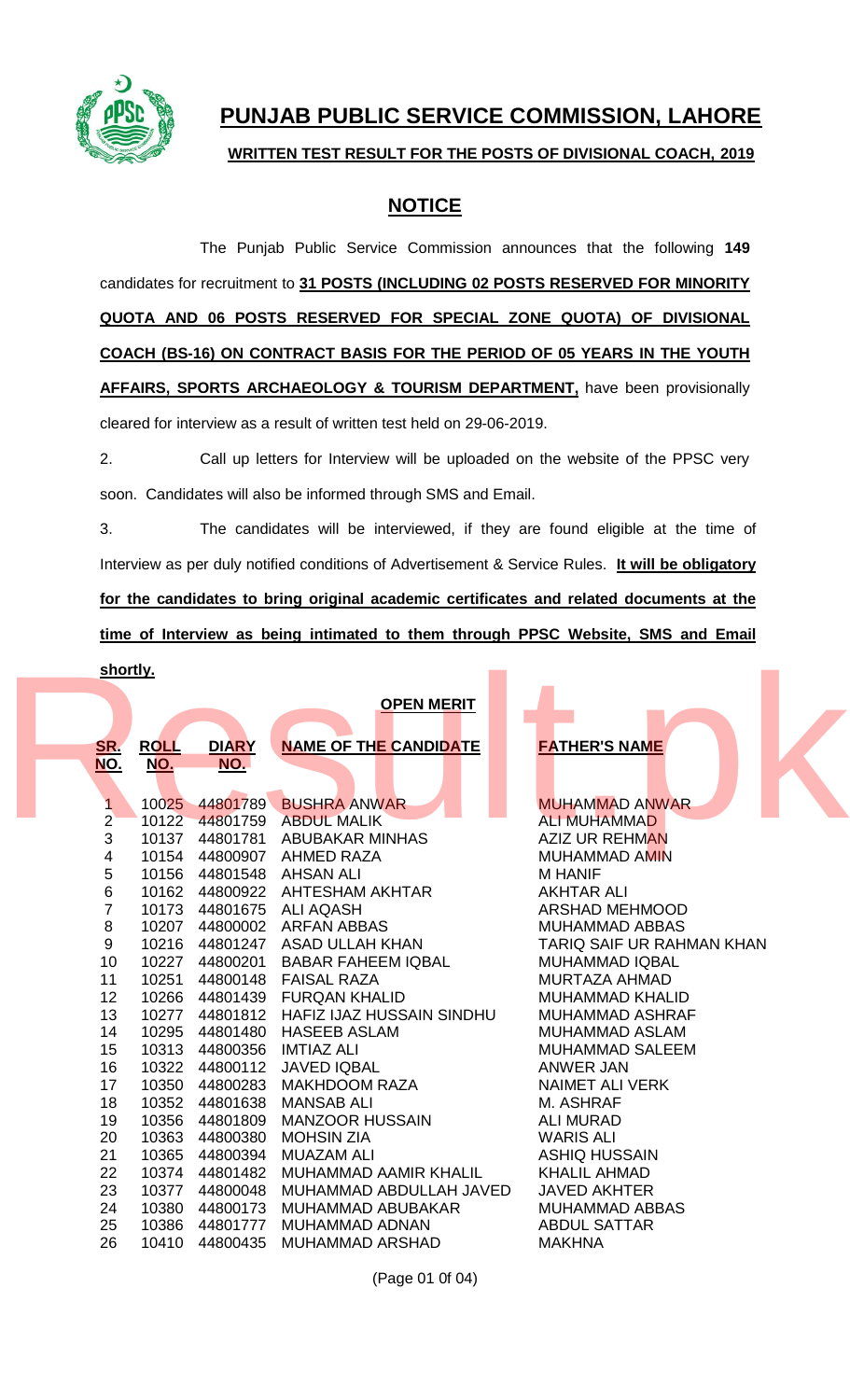| 27 |                          | 10421 44800135 MUHAMMAD AYAZ RAZA     | <b>IKRAM HUSSAIN</b>        |
|----|--------------------------|---------------------------------------|-----------------------------|
| 28 |                          |                                       | <b>ALLAH DITTA</b>          |
| 29 | 10463 44800400           | MUHAMMAD IMRAN RAZA                   | <b>RIASAT ALI</b>           |
| 30 |                          | 10465 44800056 MUHAMMAD IQBAL         | MUHAMMAD RAMZAN             |
| 31 |                          | 10468  44800233  MUHAMMAD ISLAM       | <b>MUHAMMAD AMIN</b>        |
| 32 | 10485 44800751           | MUHAMMAD NADEEM                       | <b>GHULAM MUSTAFA</b>       |
| 33 |                          | 10508  44800298  MUHAMMAD SALEEM      | UMAR DRAZ                   |
| 34 |                          | 10530  44800686  MUHAMMAD SHUBAN      | MAQSOOD AHMAD               |
| 35 |                          | 10558  44800601  MUHAMMAD USMAN       | <b>MUHAMMAD RAFI</b>        |
| 36 |                          | 10563 44801703 MUHAMMAD WAHID         | MUHAMMAD ISLAM NASHAD       |
| 37 |                          | 10566 44800712 MUHAMMAD WAQAR         | <b>MAQBOOL AHMAD</b>        |
| 38 |                          | 10573 44800705 MUHAMMAD WASEEM IQBAL  | <b>NOSHER KHAN</b>          |
| 39 |                          | 10574 44800520 MUHAMMAD WASEEM SARWAR | MUHAMMAD SARWAR             |
| 40 | 10585 44801270           | MUHAMMAD ZAHID GULZAR                 | AFTAB GULZAR HUSSAIN        |
| 41 | 10588 44801098           | MUHAMMAD ZAIN UR RAHMAN               | MUHAMMAD YASEEN BISMIL      |
| 42 |                          | 10591 44801748 MUHAMMAD ZIA UR REHMAN | <b>MUHAMMAD AKRAM</b>       |
| 43 |                          | 10593 44801371 MUHAMMAD ZUBAIR        | ABDUL GHAFOOR DOGAR         |
| 44 |                          | 10625 44800543 QAISAR KHALIL          | <b>MUHAMMAD KHALIL</b>      |
| 45 |                          | 10629 44800666 QAMAR ABBAS            | <b>MUHAMMAD ARIF</b>        |
| 46 | 10656 44801752 SAJID ALI |                                       | <b>MUHAMMAD HANIF</b>       |
| 47 |                          | 10658 44801704 SAJID ILYAS            | <b>ALLAH DAD</b>            |
| 48 |                          | 10665 44800760 SAMAR RIAZ             | <b>MUHAMMAD RIAZ</b>        |
| 49 |                          | 10669  44800210  SAQIB KHALIL         | <b>KHALIL AHMAD</b>         |
| 50 |                          | 10687 44800522 SHOAIB ASLAM           | M.ASLAM                     |
| 51 |                          | 10710  44800935  TAYYAB TAHIR         | NASAR ULLAH                 |
| 52 |                          | 10711 44801414 TUSIF ASGHAR           | <b>ASGHAR ALI</b>           |
| 53 |                          | 10713 44800592 UMAIR AHMAD BUTT       | ALLAH RAKHA                 |
| 54 |                          | 10715  44801245  UMAIR ASHRAF         | <b>MUHAMMAD ASHRAF</b>      |
| 55 |                          | 10722 44800668 USMAN ALI              | <b>MUHAMMAD AMIN</b>        |
| 56 |                          | 10737 44801788 WASEEM ASGHAR          | MUHAMMAD ASGHAR             |
| 57 |                          | 10761 44800330 ZESHAN KHAN            | ABID MEHMOOD KHAN           |
| 58 |                          | 20030 44800404 HAMZA BIN LIAQUAT      | LIAQUAT ALI                 |
| 59 |                          | 20049 44801173 MUHAMMAD AYOUB         | MUHAMMAD ISHAQ              |
| 60 |                          | 20067 44800545 MUHAMMAD USMAN JAMSHED | <b>JAMSHED MAJEED</b>       |
| 61 |                          | 30023 44800496 JUNAID IQBAL           | <b>SHAHID IQBAL</b>         |
| 62 |                          | 30073 44801805 ABDUL MONEM            | <b>IRSHAAD AHMAD</b>        |
| 63 |                          | 30079 44800421 ABDUR REHMAN HASSAM    | <b>MUHAMMAD YAQOOB</b>      |
| 64 |                          | 30098 44801820 AWAIS HASSAN GARDEZI   | <b>SYED MUHAMMAD HASSAN</b> |
|    |                          |                                       | <b>GARDEZI</b>              |
| 65 |                          | 30101 44801053 BABAR ALI              | <b>SHAUKAT ALI</b>          |
| 66 |                          | 30105 44800555 BILAL HUSSIAN          | <b>ZAWAR HUSSAIN</b>        |
| 67 |                          | 30116 44801619 FARHAT ABBAS           | <b>FAYYAZ HUSSAIN KHAN</b>  |
| 68 |                          | 30117 44801153 FARRUKH ABBAS          | <b>MAKHDOOM ABDUL BARI</b>  |
| 69 |                          | 30137 44800117 HAROON SARWAR KHAN     | <b>SAAD ULLAH KHAN</b>      |
| 70 |                          | 30139 44800605 HASEEB KAMRAN          | <b>MANZOOR HUSSAIN</b>      |
| 71 |                          | 30140 44800531 HASEEB ZULFIQAR        | <b>ZULFIQAR HUSSAIN</b>     |
| 72 |                          | 30147 44801431 IQBAL HUSSAIN          | <b>MALIK JEVAN</b>          |
| 73 |                          | 30148 44800614 IRFAN AKHTAR           | <b>AKHTAR HUSSAIN</b>       |
| 74 |                          | 30151 44801648 JAVAID ALYAS           | <b>MUHAMMAD ALYAS</b>       |
| 75 | 30161 44800720           | KHURAM SHAHZAD KHAN                   | KHIZAR HAYAT KHAN           |
| 76 |                          | 30182 44800114 MUHAMMAD AKMAL         | <b>SULTAN MEHMOOD</b>       |
| 77 |                          | 30184 44801603 MUHAMMAD ALI MUAVIA    | MUHAMMAD AKRAM              |
| 78 |                          | 30277 44800638 QAMAR ABBAS            | <b>GHULAM SARWAR SHAH</b>   |
| 89 |                          | 30296 44801394 SHAHID LATIF           | <b>MUHAMMAD LATIF</b>       |
| 80 |                          | 30297 44800725 SHOAIB AKBAR           | <b>GHULAM AKBAR</b>         |
| 81 |                          | 30308 44801166 TARIQ AZIZ             | ABDUL AZIZ KHAN             |
| 82 |                          | 30311 44801281 UZAIR AHMAD            | AHMAD NAWAZ                 |
| 83 |                          | 30312 44801163 WAQAR SAEED KHAN       | MUHAMMAD SAEED KHAN         |
| 84 |                          | 30314 44800583 WAQQAS ZULFIQAR        | <b>ZULFIQAR ALI</b>         |
| 85 |                          | 30319 44801713 YASIR SAEED            | <b>SAEED ULLAH KHAN</b>     |
| 86 |                          | 30320 44801677 YOUSAF SIDDIQUE        | MUHAMMAD YAQOOB ABID        |
| 87 |                          | 30321 44801631 ZAFAR ABBAS KHAN       | <b>MAZAHIR HUSSAIN KHAN</b> |
|    |                          | 30324 44801259 ZAHID RIAZ             | <b>RIAZ HUSSAIN</b>         |
| 88 |                          |                                       |                             |
| 89 |                          | 30326 44801335 ZEESHAN ALI            | <b>KAUREY KHAN</b>          |
| 90 |                          | 40088 44801352 ASIF ZAFAR             | ZAFAR ULLAH                 |
| 91 |                          | 40090 44800045 AZHAR HUSSAIN          | <b>NAZAR HUSSAIN SAQI</b>   |
| 92 |                          | 40092 44800445 FARAZ AHMAD            | MUMTAZ AHMAD                |

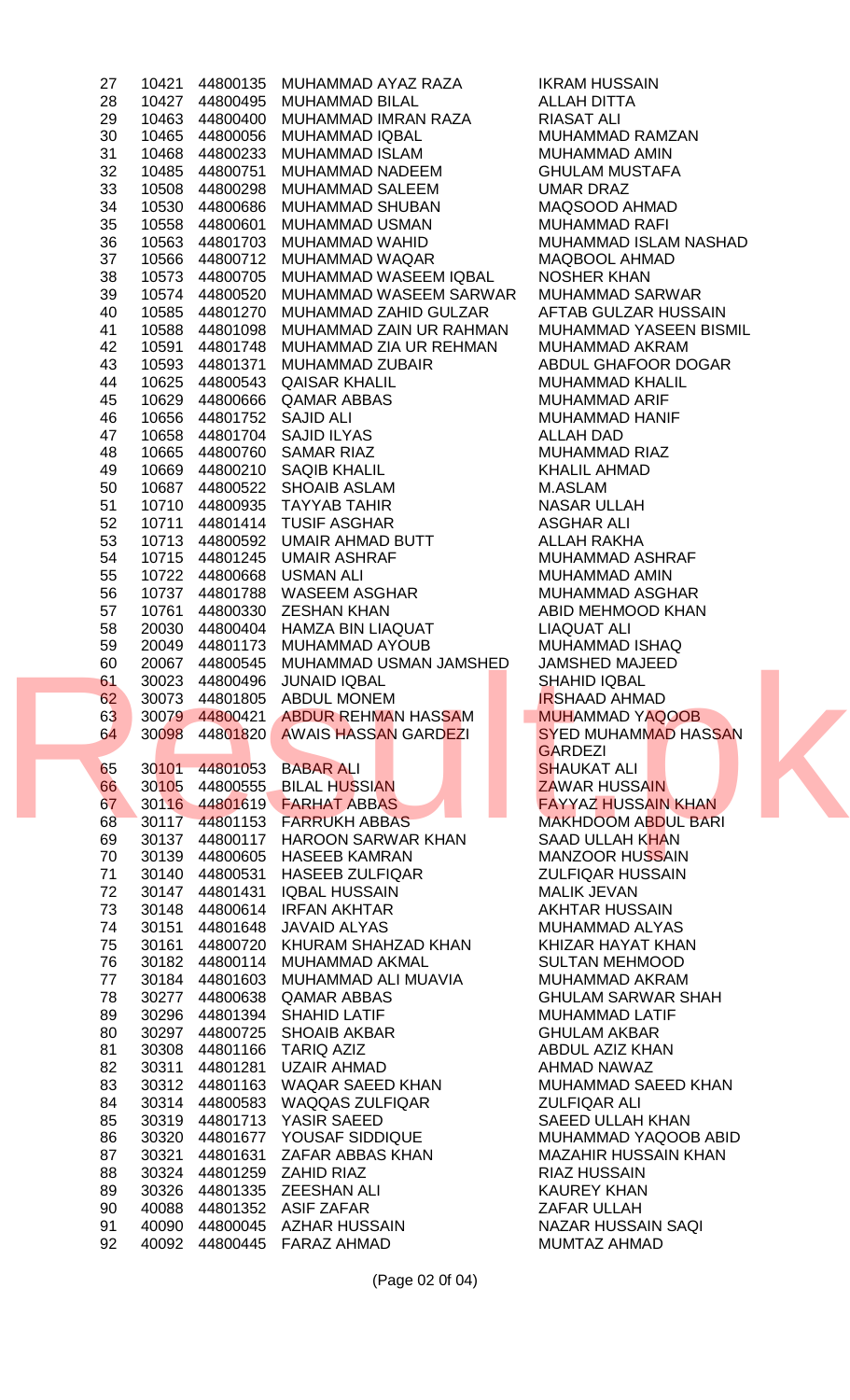| 93         |                |                | 40154 44801168 MUHAMMAD JAMIL IBRAHIM                                 | MUHAMMAD IBRAHIM                                 |  |
|------------|----------------|----------------|-----------------------------------------------------------------------|--------------------------------------------------|--|
| 94         |                |                | 40156 44800575 MUHAMMAD JAVED                                         | MUHAMMAD ABBAS                                   |  |
| 95         |                | 40162 44801340 | MUHAMMAD MUDASSIR                                                     | MUHAMMAD SIDDIQUE MIRZA                          |  |
|            |                |                | <b>HASSAN MIRZA</b>                                                   |                                                  |  |
| 96<br>97   |                | 40183 44801174 | MUHAMMAD YOUSAF<br><b>NASIR HUSSAIN</b>                               | <b>MUHAMMAD SIDDIQUE</b><br><b>ABDUL GHAFOOR</b> |  |
| 98         |                | 40187 44800878 | 40218 44800564 YASIR ARFAT                                            | <b>SYED SADIQ MUHAMMAD</b>                       |  |
|            |                |                |                                                                       | <b>SHAH</b>                                      |  |
| 99         |                |                | 50042 44800979 ABDUL RAZAQ                                            | <b>MUHAMMAD SABIR</b>                            |  |
| 100        |                |                | 50047 44800877 AFTAB SAEED                                            | <b>MUHAMMAD SAEED</b>                            |  |
| 101        |                |                | 50118  44801558  MOAZAM SHAHBAZ                                       | <b>MUHAMMAD SHAHBAZ</b>                          |  |
| 102        |                |                | 50145 44801136 MUHAMMAD FAISAL NOOR                                   | MUHAMMAD ZAFAR ALAM                              |  |
| 103        |                | 50155 44800959 | <b>MUHAMMAD IRFAN</b>                                                 | <b>TALIB HUSSAIN</b>                             |  |
| 104        |                | 50169 44800778 | <b>CHAUHDHRY</b><br>MUHAMMAD NOUMAN                                   | <b>MUHAMMAD ANWAR</b>                            |  |
| 105        |                | 50187 44801450 | MUHAMMAD UMAIR AKRAM                                                  | MUHAMMAD AKRAM NADEEM                            |  |
| 106        |                | 50200 44800104 | MUHAMMAD ZUBAIR ASLAM                                                 | MUHAMMAD ASLAM MALIK                             |  |
| 107        |                |                | 50206 44801734 MUZAMMAL ABBAS                                         | <b>ALAM SHER</b>                                 |  |
| 108        |                |                | 50239 44801176 TASAWAR NAWAZ                                          | MUHAMMAD NAWAZ                                   |  |
| 109        |                |                | 50254 44801525 WAQAS ALI                                              | <b>SADDI AHMAD</b>                               |  |
| 110        |                |                | 60031 44800875 AAMIR HUSSAIN                                          | <b>SAEED AHMAD</b>                               |  |
| 111<br>112 |                |                | 60039 44800460 ASGHAR ABBAS<br>60055 44800995 KHAWAJA MUHAMMAD HASSAN | NOOR ZAMAN<br>AMEER ABDULLAH                     |  |
| 113        |                | 60094 44801526 | MUHAMMAD SAMEED RAMZAN                                                | MUHAMMAD RAMZAN                                  |  |
| 114        |                | 60105 44801059 | NASEERULLAH KHAN NASIR                                                | AMEER KHAN                                       |  |
| 115        |                | 60109 44800034 | RAFAQAT ALI                                                           | <b>MUHAMMAD FEROZ</b>                            |  |
| 116        |                | 60110 44801746 | SAEED KHALID                                                          | <b>KHALID MEHMOOD</b>                            |  |
| 117        |                |                | 60129 44801337 ZAIGHAM ABBAS                                          | <b>GHULAM ABBAS</b>                              |  |
|            |                |                | <b>MINORITY QUOTA</b>                                                 |                                                  |  |
|            |                |                |                                                                       |                                                  |  |
|            |                |                |                                                                       |                                                  |  |
| <u>SR.</u> | <b>ROLL</b>    | <b>DIARY</b>   | <b>NAME OF THE CANDIDATE</b>                                          | <b>FATHER'S NAME</b>                             |  |
| <u>NO.</u> | <u>NO.</u>     | <u>NO.</u>     |                                                                       |                                                  |  |
|            |                |                |                                                                       |                                                  |  |
| 118        |                |                | 10332 44800042 KAMRAN ZAHEER                                          | ZAHEER ALAM                                      |  |
|            |                |                | 119 40087 44801303 ASIF NAZIR                                         | NAZIR AHMAD                                      |  |
|            |                |                | <b>SPECIAL ZONE QUOTA</b>                                             |                                                  |  |
|            |                |                |                                                                       |                                                  |  |
| <u>SR.</u> | <b>ROLL</b>    | <b>DIARY</b>   | <b>NAME OF THE CANDIDATE</b>                                          | <b>FATHER'S NAME</b>                             |  |
| <u>NO.</u> | <u>NO.</u>     | NO.            |                                                                       |                                                  |  |
|            |                |                |                                                                       |                                                  |  |
| 120        | 10008          |                | 44800889 AFSA BANO                                                    | <b>LIAQAT ALI</b>                                |  |
| 121        | 10209          |                | 44801273 ARSLAN ASGHAR                                                | <b>MUHAMMAD ASGHAR</b>                           |  |
| 122        | 10315          | 44801495       | <b>IRSHAD HUSSAIN</b>                                                 | RAHEEM BUKHSH KHAN                               |  |
| 123        | 10422          |                | 44800457 MUHAMMAD AZAM                                                | <b>BAKHT ALI</b>                                 |  |
| 124        | 10509          | 44800635       | MUHAMMAD SALEEM                                                       | <b>MUHAMMAD YOUSAF</b>                           |  |
| 125        | 20083          | 44801795       | <b>SANA ULLAH</b>                                                     | <b>MUHAMMAD SULTAN</b>                           |  |
| 126        | 30004          | 44800142       | MUHAMMAD RAHMAT ULLAH *                                               | <b>MUHAMMAD ASLAM</b>                            |  |
|            |                |                | <b>SPECIAL PERSON*</b>                                                |                                                  |  |
| 127        | 30008          | 44800214       | <b>TAHIR MUBEEN *SPECIAL</b><br><b>PERSON*</b>                        | <b>ABDUL GHAFOOR</b>                             |  |
| 128        | 30076          |                | 44801657 ABDUL REHMAN QURESHI                                         | <b>SHARAFAT ALI QURESHI</b>                      |  |
| 129        | 30081          | 44801459       | <b>ADNAN BASHIR</b>                                                   | <b>BASHIR AHMAD</b>                              |  |
| 130        | 30132          |                | 44801739 HAFIZ RANA HAROON IRSHAD                                     | <b>RANA IRSHAD ALI</b>                           |  |
| 131        | 30177          | 44800431       | MUHAMMAD ADNAN                                                        | <b>ABDUL RAZZAQ</b>                              |  |
| 132        | 30183          | 44801709       | MUHAMMAD ALI BALOCH                                                   | ABDUL QAYYUM LUND                                |  |
| 133        | 30205          | 44800208       | MUHAMMAD FARHAN IJAZ KHAN                                             | <b>IJAZ KHAN</b>                                 |  |
| 134        |                |                | <b>MUHAMMAD IMRAN</b>                                                 | <b>QAMAR UD DIN</b>                              |  |
|            | 30209          | 44800881       |                                                                       |                                                  |  |
| 135        | 30234          | 44801424       | <b>MUHAMMAD RAMZAN</b>                                                | <b>ABDUL AZIZ</b>                                |  |
| 136        | 30247          | 44801293       | MUHAMMAD TAUQEER AKHTER                                               | <b>MUHAMMAD AKHTER</b>                           |  |
| 137<br>138 | 30260<br>30267 | 44801417       | <b>MUHAMMAD YAQOOB</b><br>44801302 MUHAMMAD ZULQARNAIN                | <b>GHULAM ALI KHAN</b><br><b>NIAZ AHMED</b>      |  |

(Page 03 0f 04)